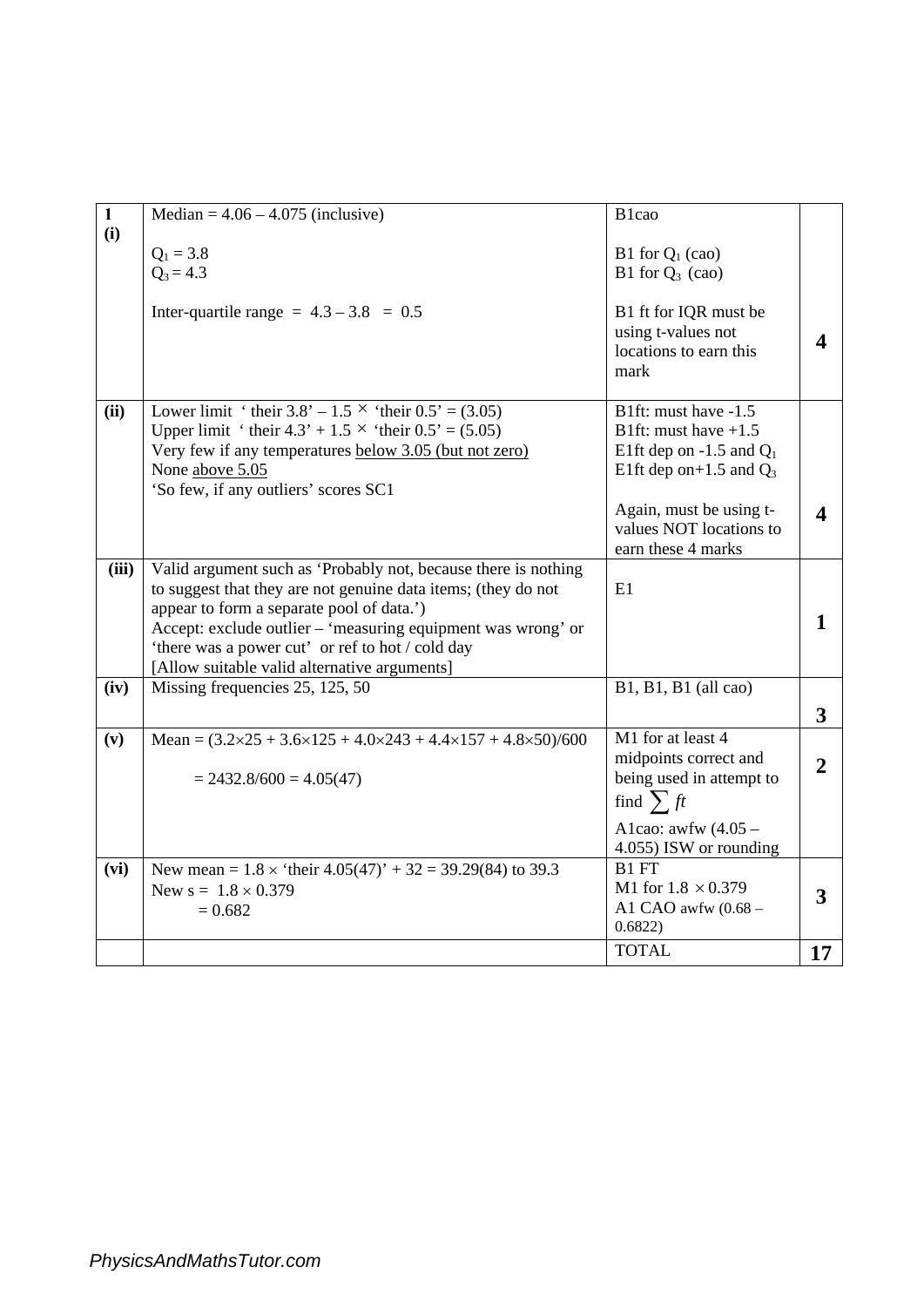| $\overline{2}$<br>(i) | Amount<br>Frequency | $0 - 1$<br>800                                                                               | $20 -$<br>480 | $50 - <$<br>400 | $100 -$<br>200 | $\theta$                                                       | B1 for amounts<br>B1 for frequencies | 2 |
|-----------------------|---------------------|----------------------------------------------------------------------------------------------|---------------|-----------------|----------------|----------------------------------------------------------------|--------------------------------------|---|
| (ii)                  | Total $\approx$     | $10 \times 800 + 35 \times 480 + 75 \times 400 + 150 \times 200 = \text{\textsterling}84800$ |               |                 |                | M1 for their midpoints $\times$<br>their frequencies<br>A1 CAO | 2                                    |   |
|                       |                     |                                                                                              |               |                 |                |                                                                | <b>TOTA</b>                          |   |

| 3(i) | $11th$ value is 4,12 <sup>th</sup> value is 4 so median is 4<br>Interquartile range = $5 - 2 = 3$                                                                                                                                                                                                                                                                                                                                                                       | B <sub>1</sub><br>M1 for either quartile<br>A1 CAO | 3 |
|------|-------------------------------------------------------------------------------------------------------------------------------------------------------------------------------------------------------------------------------------------------------------------------------------------------------------------------------------------------------------------------------------------------------------------------------------------------------------------------|----------------------------------------------------|---|
| (ii) | No, not valid<br>any two valid reasons such as :<br>the sample is only for two years, which may not be<br>$\bullet$<br>representative<br>the data only refer to the local area, not the whole of<br>$\bullet$<br><b>Britain</b><br>even if decreasing it may have nothing to do with global<br>$\bullet$<br>warming<br>more days with rain does not imply more total rainfall<br>٠<br>a five year timescale may not be enough to show a long<br>$\bullet$<br>term trend | B <sub>1</sub><br>E1 E1                            |   |
|      |                                                                                                                                                                                                                                                                                                                                                                                                                                                                         | TOTAI                                              |   |